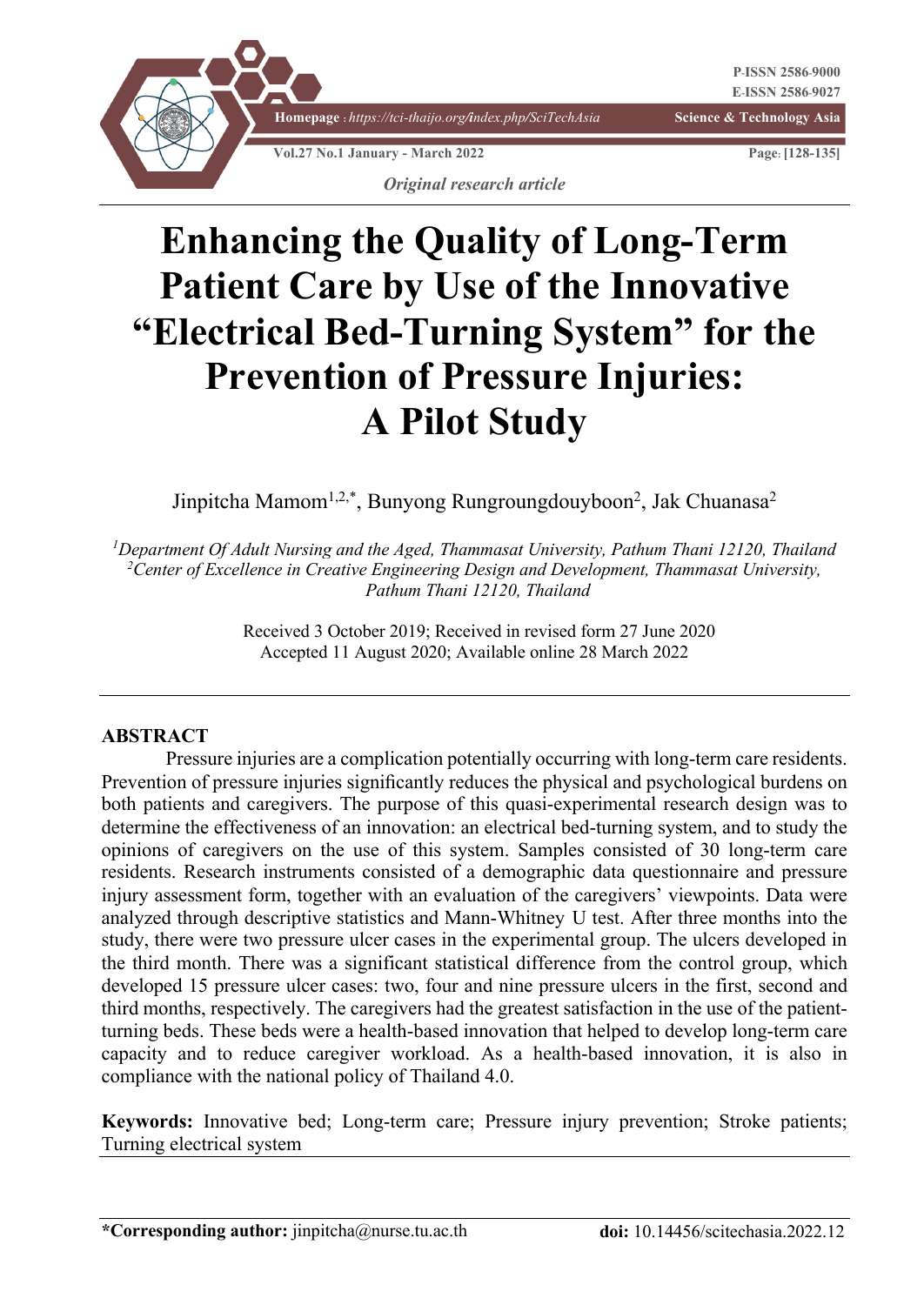## **1. Introduction**

Pressure injuries (PIs), also called tissue injuries (TIs), pressure sores and pressure ulcers (PUs), can be defined as localized injuries to the skin and/or underlying tissue, and while their etiology is multi‐factorial, they typically develop over a bony prominence as a result of pressure or pressure and shear in combination [1-2]. TIs cause patients to suffer, and ulcers increase morbidity and mortality among residents in long-term care [3-5]. In recent systematic reviews of TIs, the risk factors among long term-care patients indicate that both intrinsic and extrinsic factors contribute to the development of TIs, a pattern particularly apparent in the findings of systematic reviews and randomized control trial studies [6-7]. However, much evidence indicates that immobility and mechanical loading, such as interface pressure, friction and shearing force, and deformed cells and tissue ischemia, are the main causative factors directly linked to the occurrence of TIs [7-8].

The repositioning of the patient contributes to the maintenance of microcirculation. Repositioning is a significant standard nursing care practice for the prevention of TIs in immobilized patients [2, 3, 8-9]. It is also important for redistributing the mechanical loading and minimizing circulation complications, which are the cornerstones of PUs prevention [3-4]. Caregivers need to reposition each long termcare patient twelve times a day, totaling 4,380 times per patient per year. If each repositioning takes 5 minutes, this repositioning will consume 21,900 minutes per patient per year [10]. The repositioning process usually requires at least two caregivers, thereby doubling the cost of repositioning intervention [10]. This constant turning schedule may additionally increase the discomfort of the patients from the frequent night awakenings that would be involved.

The family caregivers of long-term care residents in home-based care are often

anxious about increased workloads, which can lead to several diseases, such as stress and musculoskeletal disease [4]. Moreover, evidence supports the fact that family caregivers often have low quality-of-life levels which also causes distress. Further, caregivers are often elderly and are acutely susceptible to the negative physical health effects caused by care-giving [4]. When a person has PIs, expenses for transportation and medical visits, prescription and nonprescription medications, equipment and medical supplies can affect the caregiver's ability to provide care [4]. Therefore, it is essential to prevent PIs and to discover ways to reduce the caregiver's workload.

More research on the development of innovations aimed at improving the quality of care as it relates to patient repositioning for the prevention of PIs is essential, because there have thus far been few studies of longterm care residents in Asia. Therefore, an innovation that can decreases workload and prevents PIs is urgently needed. In particular, an innovative bed should be able to maintain the patient at a 30° lateral tilt, because the conventional method using pillow support cannot maintain that position over time [11- 12]. Importantly, healthcare providers should be concerned about the actual tissue relief of their turning and repositioning interventions [9].

The purpose of this study was to examine the effect of electrical bed-turning systems on incidences of PIs in long-term care patients and to study the satisfaction and related opinions of caregivers.

#### **2. Materials and Methods 2.1 Settings and subjects**

The participants were recruited from community facilities in the central region of Thailand. Between May, 2018 and September, 2018, a total of 30 subjects were assessed for eligibility according to the following criteria: (i) aged 18 years or older; (ii) long-term care residents receiving care from a family caregiver; and ( iii) had a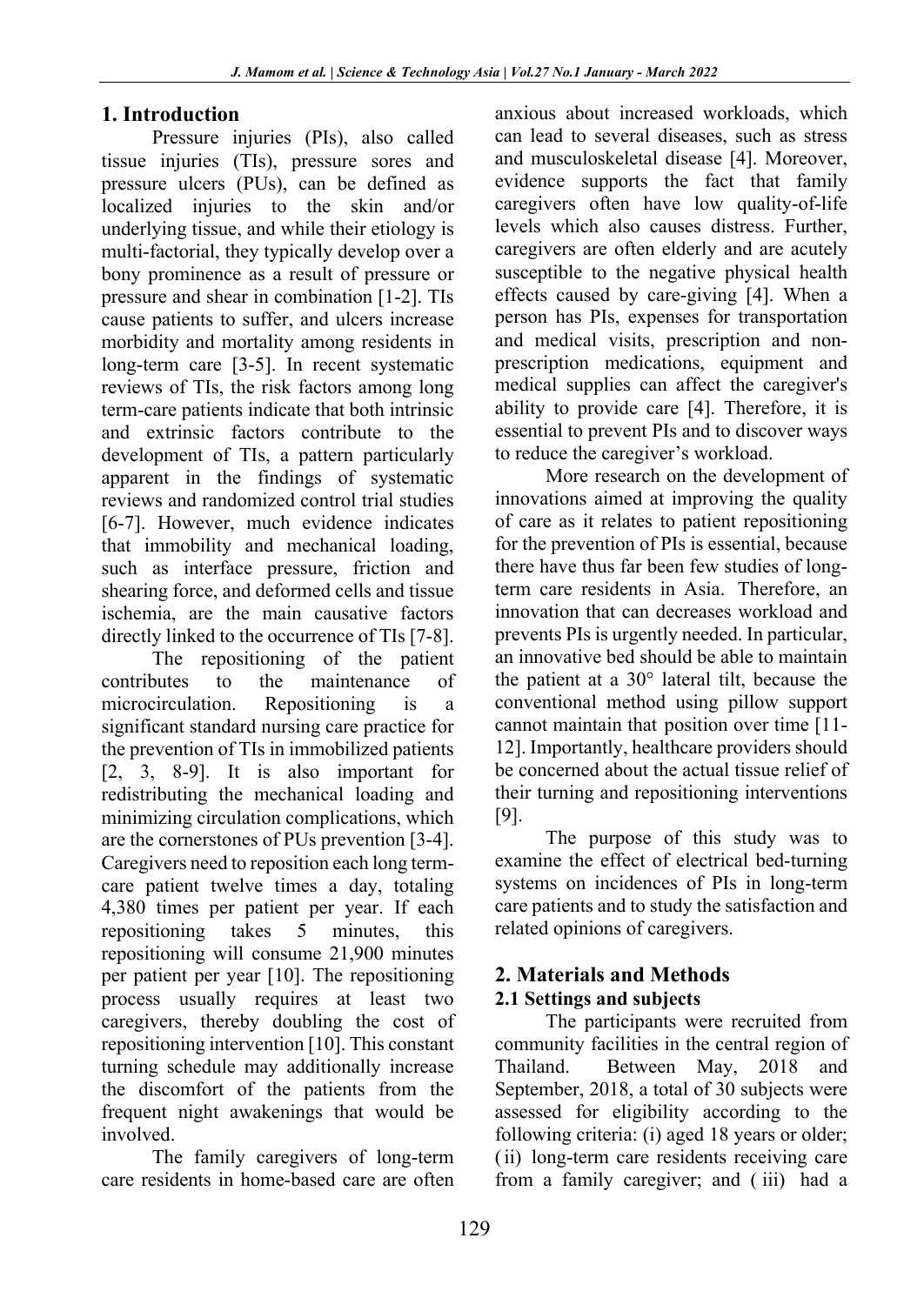Braden score of less than 17 with a subscale of activity and mobility of less than 3.

In order to define the sample size of the group by G\*Power 3.1.9, an effect size from the previous study [13], a test power of 0.80, and an  $\alpha$  value of 0.05 were set [13]. The individuals were randomly allocated to the intervention group or to the control group  $(n=15$  per group) within each facility. The randomized allocation was done using a random-number table independently generated by a co-researcher.

Matched pairs were used on the criteria that members of each pair would be of the same sex, differ in age by no more than 5 years, have a similar body mass index (BMI), have similar blood-albumin levels – which are indicators of the nutritional state of the patients – and have equal PU risk scores.

## **2.2 Development of the turning bed electric system**

The electrical bed-turning system, an innovative structural steel bed, has  $30^0$  of head-bed level,  $30^0$  for the knee level and  $30^0$ lateral tilt to distribute loadings on the bony prominences [4]. This bed was designed by a researcher, and created by staff, at the Faculty of Engineering at Thammasat University, Thailand. [12]

The patient-turning beds that had already been constructed were examined by five qualified individuals, including a surgeon, a professor of wound-care nursing, an advanced-practice nurse (APN) and two mechanical engineering experts. This innovation was tested for its safety, strength suitability, and functionality according to its purpose following a medical-engineering standard guarantee guideline. The procedures of the finite-element method were used in the calculations through the SolidWorks three-dimensional design program. The material that was used consisted of structural steel. Strength calculations of the bed structure were made along both the width and length axes to simulate the stresses imposed on the material when it undergoes loading. Stress values, in general, must measure to be less than twice the yield strength with a factor of safety  $\geq 2$ . In the case of the beds, the calculated factors of safety must be greater than 2 in each dimension.

## **2.3 Research instruments**

- 1) Pressure-injury assessment form, as created by the National Pressure Injury Advisory Panel (NPIAP, 2014), distinguishes six stages of PIs, namely, 1) Stage 1, which refers to red marks on the skin with no skin tears; 2) Stage 2, which refers to skin bruises with clear blisters; 3) Stage 3, which refers to the total destruction of the outer layer of the skin; 4) Stage 4, which refers to the total destruction of every layer of skin, spreading to the muscles, bones, tendons or joints; 5) A stage that cannot be identified, and which refers to a black necrosis covering the entire surface of the skin; and 6) A stage of deep-tissue injury, in which the skin shows a dark purplish color or has blood blisters. Researchers relied on the accuracy of the evaluation form to conduct trials on 10 patients with ulcers whom they had wished to study and who had shown the same characteristics of the experimental group. Scores were analyzed to find a reliability value for the device by using a Cronbach's α coefficient of 0.85.
- 2) A booklet and DVD for the intervention groups providing information on PIs, prevention strategies, the bed- turning function and the steps for the two-hourly repositioning method. Meanwhile, the booklet and DVD for the control group provided information on the steps for the conventional method (the manual twohourly repositioning method). The content validity was improved by five experts, including a surgeon, a professor of wound-care nursing, an APN and two mechanical engineering experts.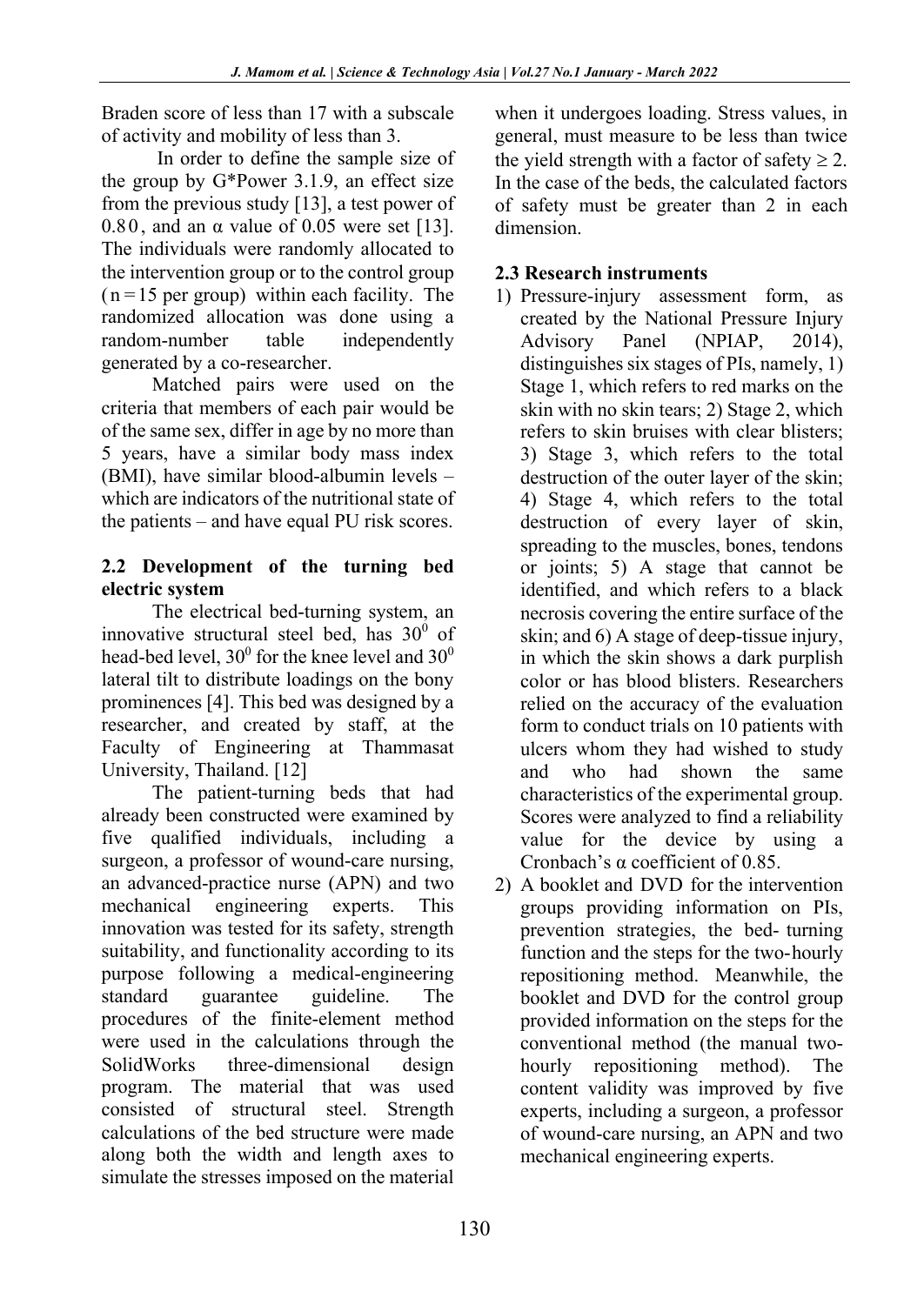3) The opinion-evaluation form was used to assess the satisfaction and opinions of the caregivers toward the use of the electricturning bed system in the form of a 5– point Likert-type scale ranging from 1 (strongly disagree) to 5 (strongly agree). There were 21 questions. Question groups were subdivided into four aspects, with five questions of each aspect, namely 1) the design aspect, 2) materials and equipment aspect, 3) strength and maintenance aspect 4) convenience aspect, and 5) storage and cleaning aspect. Another question requested and assessed opinions about the features of the bed. This assessment form was evaluated for content validity by the five qualified persons (set as in a booklet).

### **2.4 Procedure of the intervention and data collection**

Thirty long-term care participants were randomly allocated to either the experimental group using the electrical bedturning system  $(n=15)$ , or the control group using a conventional bed  $(n=15)$ using the SPSS V. 22.0 random-number generator for an equivalent number of participants in each group.

In the intervention group, the researcher took the electrical bed-turning system, along with the accompanying booklet and DVD to the patients' homes to advise the caregivers individually, and then taught them about the overall nature of PIs, the methods of preventing PIs, skin assessment, patient positioning, the approximate two-hourly repositioning and how to use the turning mechanism. The researcher then gave a demonstration and a repeat demonstration until it was certain that the caregivers were able to use and manage the turning beds appropriately. Meanwhile, in the control group, the researcher took the booklet and DVD to the patients' homes to advise them individually and then taught them about the overall nature of PIs,

pressure-ulcer prevention methods, skin assessment, patient positioning and manual two-hourly repositioning.

## **2.5 Assessment of outcomes**

The key outcome measured by this study was the incidence rate of PIs as measured by the National Pressure Ulcer Advisory Panel staging system [4], within 72 hours of recruitment, then followed up with monthly reassessments. PIs were measured by skin observations that were documented over the seven sites, including the left and right trochanter, the sacrum, the left and right scapula, and the left and right heels, for a period of three months. Good reliability of the NPUAP staging system in the Thai version was confirmed (Cronbach's  $\alpha$  = 0.85).

## **2.6 Statistical analysis**

The demographic and clinical variables were compared between the experimental group and control group at baseline; additionally, the opinion assessment form used the descriptive statistic. A Mann-Whitney U test was conducted to determine whether a PI had occurred. Statistical analysis was performed using SPSS Statistics 22.0 for Windows. Values of  $p < 0.05$  were considered statistically significant.

## **2.7 Ethical considerations**

The study was approved by the ethical committee of the Nursing Faculty, Thammasat University ( No. 128/2558) , as well as the ethical committees of the hospitals at which the study was conducted.

## **3. Results and Discussion**

#### **3.1 Characteristics of the study participants (n =30)**

The ages of the participants were between 45- 67 years, with a mean age of 55.67 years (SD = 5.95) and most  $(\sim 73.3\%)$ , were female. The participants' body weights ranged from 40 to 80 kg (mean =  $55.10$ , SD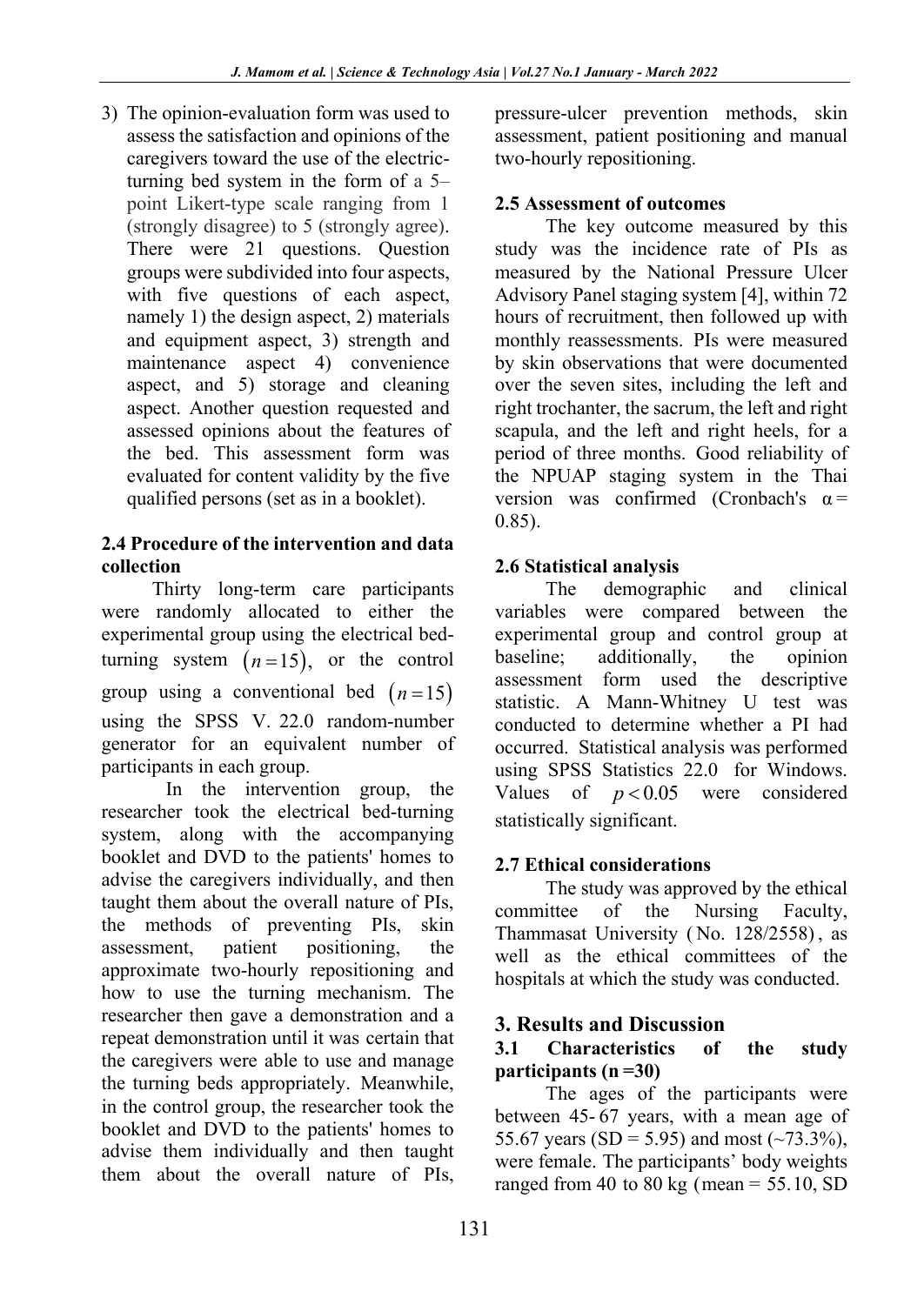$= 9.17$ ). The mean height was 1.60 m (SD = 0.09), and the mean BMI was 17.05 kg  $/m^2$  $(S. = 2.05)$ . The mean hematocrit was 27.87  $(SD = 1.52)$ , and the mean hemoglobin was  $8.66\%$  (SD = 0.58). The Braden scale scores ranged from 7 to 11 (mean =  $8.77$ , SD = 1.00). The chi-square test and t-test showed that the characteristics of the experimental and control groups were not significantly different.

#### **3.2 Effects of the intervention**

Firstly, a Mann-Whitney U test analysis was conducted to determine whether PIs had occurred. PI is a dichotomous variable and was coded as 0 (if the participant did not have a PI), or 1 (if the participant presented with a PI).

Based on an analysis of PI rates between the experimental group and the control group, it was found that the experimental group had 0, 0 and 2 PI cases occurring in the first, second and third months, respectively. The control group had 2, 4 and 9 PI cases occurring in the first, second and third months, respectively. When testing for a difference in the PI rates during month 1 by Mann-Whitney U Test, there was no statistically significant difference (  $p > 0.05$ ) while the PI rates between the experimental and control groups in the second and third months were statistically significantly different ( $p < 0.05$ ) as shown in Table 1.

**Table 1.** Comparison of the Tissue injury scores between the control and experimental group using the Mann-Whitney U test  $p \le 0.05$ .

| group        | n  | <b>Mean Rank</b> | <b>Sum of Ranks</b> | <b>Mann-Whitney</b> | p-Value  |
|--------------|----|------------------|---------------------|---------------------|----------|
| $1st$ month  |    |                  |                     |                     | 1.000    |
| Experimental | 15 | 15.50            | 232.50              | 112.500             |          |
| Control      | 15 | 15.50            | 232.50              |                     |          |
| $2nd$ month  |    |                  |                     |                     | $0.043*$ |
| Experimental | 15 | 12.00            | 200.00              | 90.000              |          |
| Control      | 15 | 17.00            | 255.00              |                     |          |
| $3rd$ month  |    |                  |                     |                     | $0.000*$ |
| Experimental | 15 | 10.00            | 150.00              | 30.000              |          |
| Control      | 15 | 21.00            | 315.00              |                     |          |

Part 3: Study of the caregivers' opinions and satisfaction toward the use of the electrical patient-turning bed system by statistical averaging, with standard deviation

The results showed that the majority of caregivers  $(n=12)$  held the opinion that this innovation facilitated the task of repositioning their patients, making the task much more convenient. There were no musculoskeletal problems (back pain or armand-leg pain) at all. In terms of the caregivers' satisfaction, the total satisfaction score was high, meaning very satisfied, with this innovation (4.68). The average strengthand-convenience score and the average functionality-and-design score for this system were the highest  $(X = 4.67)$ .

The experimental group consisted of more females (73.3%) than males, with an average age of 55.67 years. A majority (65%) were in the age group of 60 years and above. This distribution is in agreement with a number of studies [14-16], who all found that the patient groups were mostly elderly who were at risk for PUs because of age-induced changes to the dermis layers of skin, in which collagen production is reduced. Various components associated with skin integrity are reduced, along with a decrease in body movement, resulting in reduced resistance to pressure, shear and friction, making the skin suffer from injury and develop PIs, especially in patients with underlying chronic illness. The participants with chronic illness (100%), in particular, suffered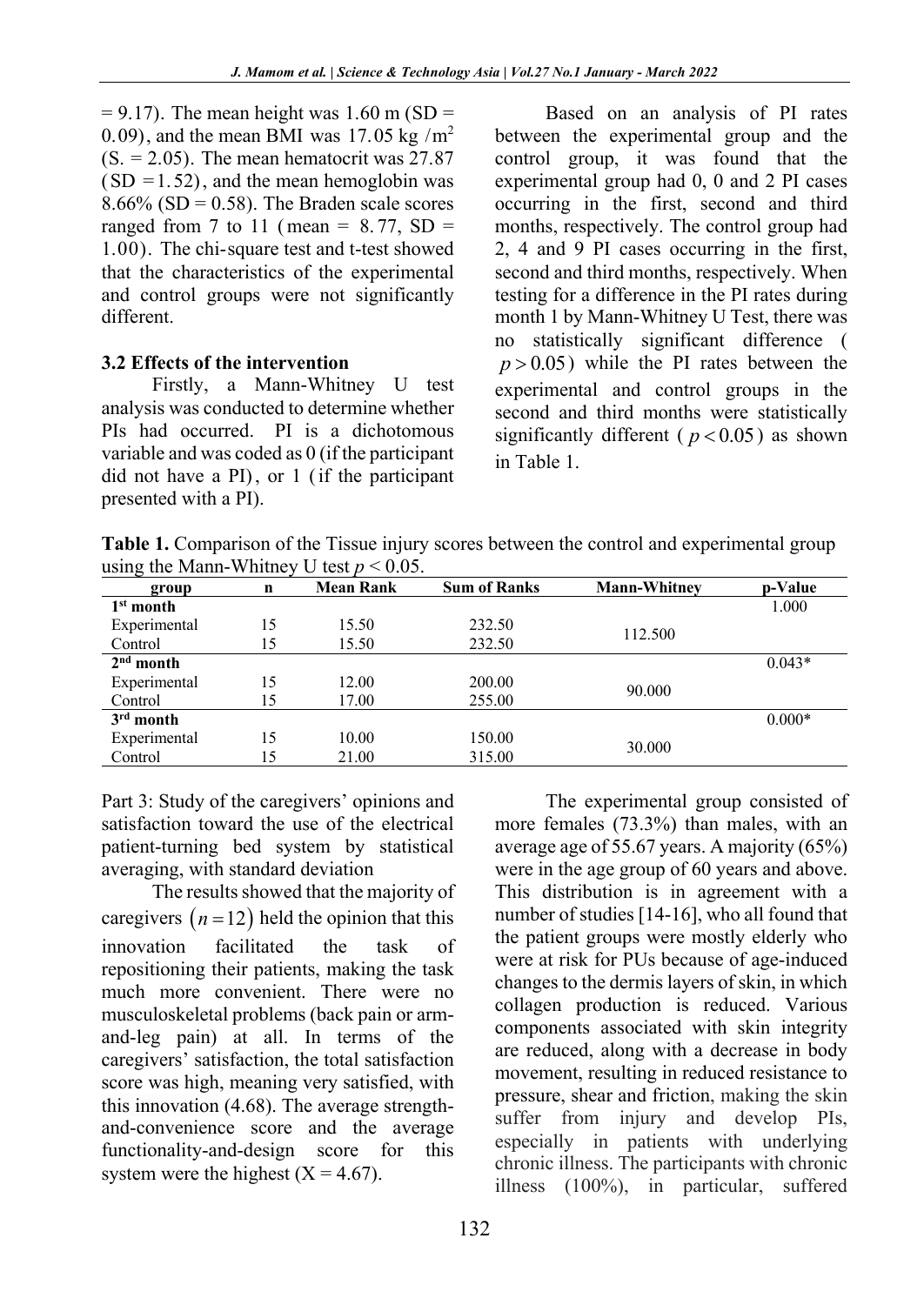reduced blood flow, leaving their body unable to deliver enough nutrients and oxygen to its cells. Yet another factor was the control of bodily humidity, which was the subject of a study pertaining to mechanical loading (interface pressure, shearing force and friction force). It was found that all three forces had a statistically significant relationship to the development of Pls, and may serve as statistically significant predictors of the formation of PUs [17]. It was found that long-term care patients are usually prone to shear and friction forces when being moved, with a resulting ten-fold increase in PUs [17].

A systematic review and clinical practice guideline reveal that repositioning is crucial in maintaining skin and tissue integrity, as it redistributes loading thereby preventing PI development [8-9, 12, 15], especially the 2-3-hourly repositioning with 30° tilt, which is the best strategy to allow oxygen to nourish the tissues [15, 18]. Following this principle, the electrical bedturning system, a recent healthcare innovation, can be classified as a "repositioning intervention", redistributing mechanical loading, increasing blood flow and tissue perfusion, and also preventing skin integrity impairment, thus preventing occurrences of PIs. Therefore, this innovation can reduce spasticity, activate sensory function, stimulate environmental orientation and minimize circulation complications, which are the cornerstones of PI prevention. It is based on the widely accepted clinical practice guideline that tolerates higher tissue perfusion, which can prevent localized tissue ischemia with an upsurge in nutrient supply to wash out metabolic waste products and to prevent reperfusion injury and, moreover, to sustain cell formation to prevent leakage of the cell membrane. Well-perfused tissue not only prevents localized tissue ischemia but also promotes oxygen delivery to the tissues by increasing blood circulation and increasing interstitial fluid flow, activating lymphatic functions [3]. In addition, repositioning done using this repositioning bed with its mechanical-loading redistribution can decrease skin stress, which in turn helps prevent skin impairment. This potential benefit confirms the fact that redistribution loading is an important strategy in tissue ischemia-related PI prevention [19]. These positioning beds make two-hourly repositioning easy and convenient so that the caregivers appreciate their use of it.

Furthermore, teaching the benefits of intervention, together with weekly telephone calls and monthly home visits (though a three-month period), allowed the researchers to monitor and maintain the caregivers' knowledge and to help them use the patientturning beds, as well as to check their ability to follow the user manual and video. There were also opportunities to ask questions about patient care and preventing complications that may have arisen while at home. Methods of communicating requests for assistance from the health team were helpful for the patients and their families, enabling them to learn how to confront problems and to deal appropriately with whatever problems may develop. In addition, building good relationships among the nurses, patients and their families through cooperation within the health team imparted to the patients' relatives a feeling that they are themselves a part of the health team in their care of the patients, helping the patient care achieve desirable results, in accordance with previous studies [8, 12, 15].

## **4. Conclusion**

This innovative bed not only creates higher blood flow and tissue perfusion, but also prevents skin integrity impairment and thus prevents PIs. The patient-turning bed worked successfully as a pressureredistribution strategy, as it took into consideration both the patients' and caregivers' safety. In this study, the importance of using this new innovative bed is highlighted by its capacity to prevent PIs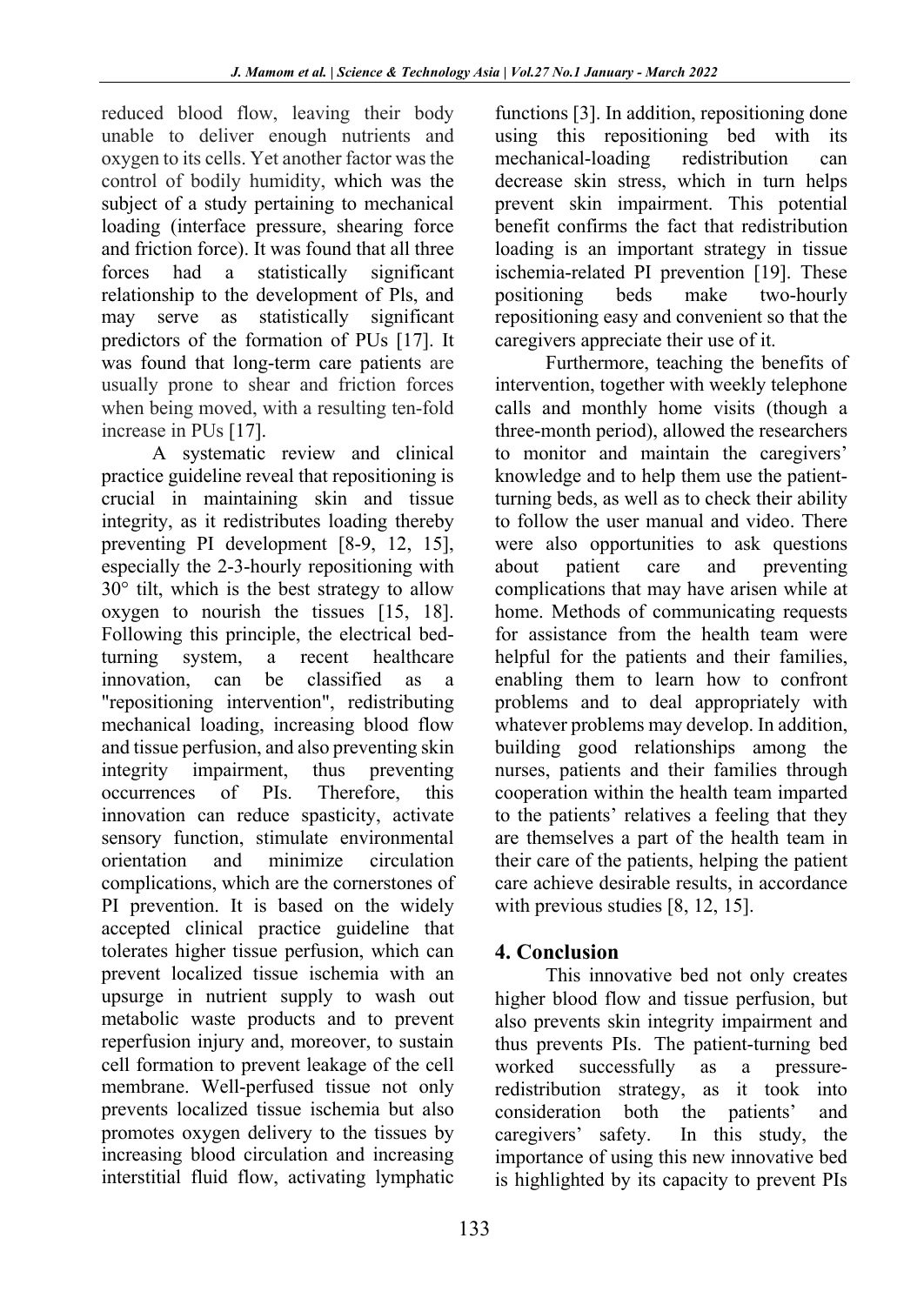thereby reducing the risk of injury to caregivers. It cannot be overemphasized that caregivers are an important component of any effective PI prevention strategy.

#### **Acknowledgements**

This study was supported by the national research of Thailand.

### **References**

- [1] Mervis JS, Phillips TJ. Pressure ulcers: Prevention and management. Journal of the American Academy of Dermatology. 2019 Oct 1;81(4):893-902.
- [2] Haesler E, editor. Prevention and treatment of pressure ulcers: quick reference guide. Osborne Park, Western Australia: Cambridge Media; 2014.
- [3] Boyko TV, Longaker MT, Yang GP. Review of the current management of pressure ulcers. Advances in wound care. 2018 Feb 1;7(2):57-67.
- [4] Kaur S, Singh A, Tewari MK, Kaur T. Comparison of two intervention strategies on prevention of bedsores among the bedridden patients: A quasi experimental community-based trial. Indian journal of palliative care. 2018 Jan;24(1):28.
- [5] Anrys C, Van Tiggelen H, Verhaeghe S, Van Hecke A, Beeckman D. Independent risk factors for pressure ulcer development in a high‐risk nursing home population receiving evidence‐based pressure ulcer prevention: Results from a study in 26 nursing homes in Belgium. International wound journal. 2019 Apr;16(2):325-33.
- [6] Coleman S, Smith IL, McGinnis E, Keen J, Muir D, Wilson L, Stubbs N, Dealey C, Brown S, Nelson EA, Nixon J. Clinical evaluation of a new pressure ulcer risk assessment instrument, the Pressure Ulcer Risk Primary or Secondary Evaluation Tool (PURPOSE T). Journal of advanced nursing. 2018 Feb;74(2):407-24.
- [7] Grap MJ, Munro CL, Wetzel PA, Schubert CM, Pepperl A, Burk RS, Lucas V. Tissue

interface pressure and skin integrity in critically ill, mechanically ventilated patients. Intensive and critical care nursing. 2017 Feb 1;38:1-9.

- [8] Oomens CW, Broek M, Hemmes B, Bader DL. How does lateral tilting affect the internal strains in the sacral region of bed ridden patients? A contribution to pressure ulcer prevention. Clinical Biomechanics. 2016 Jun 1;35:7-13.
- [9] Yap TL, Kennerly SM, Horn SD, Bergstrom N, Datta S, Colon-Emeric C. TEAM-UP for quality: a cluster randomized controlled trial protocol focused on preventing pressure ulcers through repositioning frequency and precipitating factors. BMC geriatrics. 2018 Dec;18(1):1-5.
- [10] Bergstrom N, Horn SD, Rapp M, Stern A, Barrett R, Watkiss M, Krahn M. Preventing pressure ulcers: a multisite randomized controlled trial in nursing homes. Ontario health technology assessment series. 2014;14(11):1.
- [11] Powers J. Two methods for turning and positioning and the effect on pressure ulcer development: a comparison cohort study. Journal of Wound Ostomy & Continence Nursing. 2016 Jan 1;43(1):46- 50.
- [12] Mamom J, Ruchiwit M, Hain D. Strategies of Repositioning for Effective Pressure Ulcer Prevention in Immobilized Patients in Home-Based Palliative Care: An Integrative Literature Reviews. Journal of the Medical Association of Thailand. 2020 Apr 1;103(4):111.
- [13] Cohen J. Statistical power analysis for the behavioral sciences. Academic press; 2013 Sep 3.
- [14] Mamom J. The Nurses role and pressure ulcers: Challenge in prevention and management. Journal of Science and Technology. 2012;20:478-90.